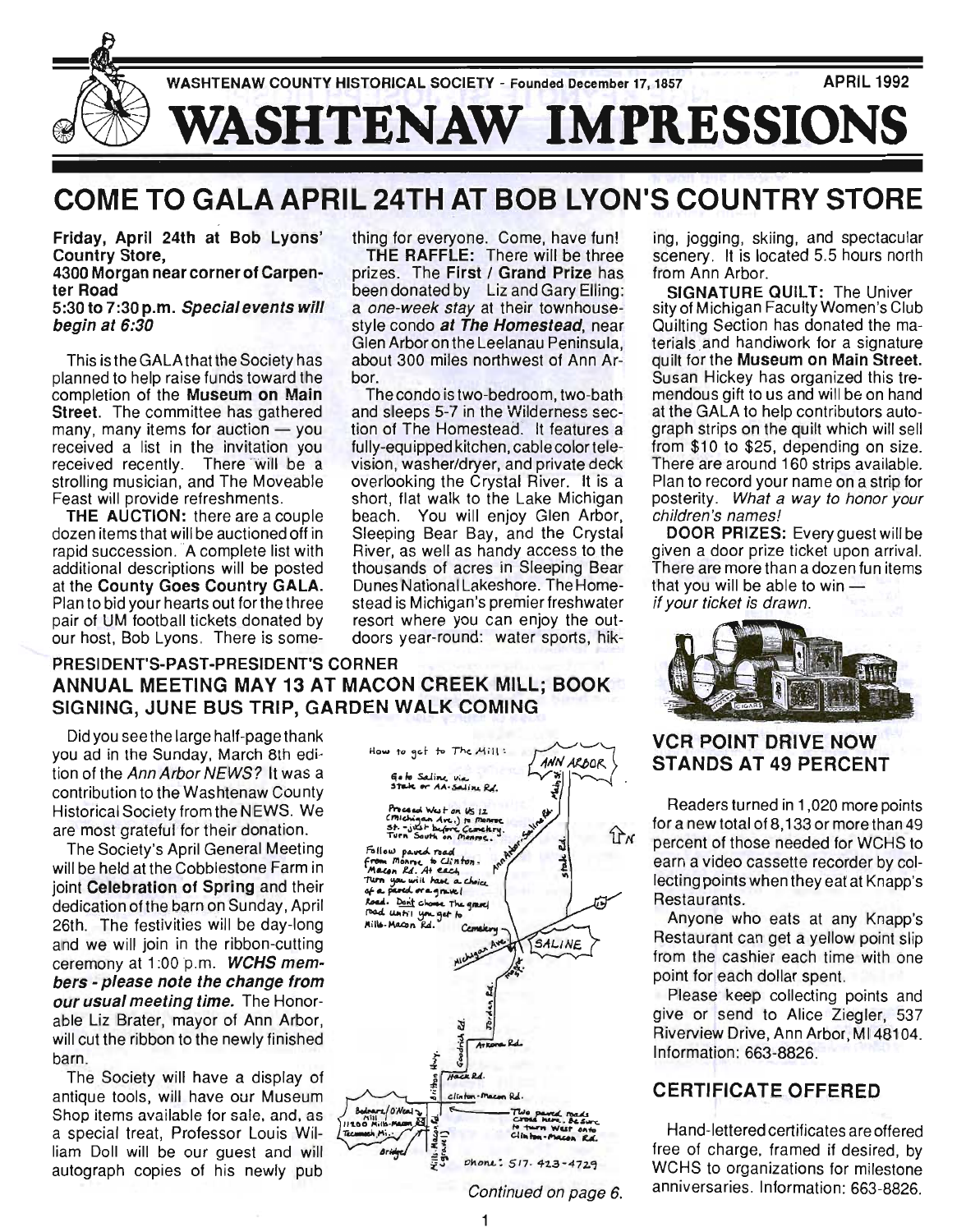# NOW CATHERINE MCAULEY HEALTH GROWTH, CHANGE KEYNOTE ST. JOSEPH HOSPITAL STORY The roots of the local St. Joseph **Figure 1998** recognized and

Mercy Hospital extend back across the ocean to Dublin, Ireland, in 1778.

The story of the hospital and how it came to be part of the burgeoning Catherine McAuley Health service (CMHS) oftoday was introduced to the March WCHS audience by Sister Madeline Sage who has been associated since 1940 with the Religious Sisters of Mercy who started the hospital.

A recently produced video, "CMHS Memories:From House to Health Service," was shown following opening remarks by Sister Madeline, coordinator of archives. She was known as Sister Mary Leonette when she came in 1955 and took charge of nursing. She was chief executive officer of the hospital from 1959-1968 and returned there in 1980.

Following the video Thomas B. Nanzig, CMHS archivist, spoke of their efforts to collect materials about the health center's history.

Catherine McAuley was born September 29, 1778 in Dublin, Ireland.

"Although the McAuleys were financially secure, not far from Catherine's birthplace people struggled to survive day by day," the video tells us.

In Ireland at the turn of the (19th) century the poor were treated as though they had brought their suffering on themselves.

"While very young Catherine watched her father welcome poor children into their home. That left a lasting impression and sparked her interest in helping others, even though he died when she was only five.

"At age 11, after her mother's death,Catherinediscovered what it was like to be poor. She and her siblings were shuffled around among different relatives, none of them as fortunate as her parents."

"After experiencing poverty first -hand her commitment to the poor deepened.

"In 1803 at age 25 Catherine became a companion to an elderly couple, the Callaghans, at their estate. Believing the rich should share with the poor, they often asked Catherine to go to the city and distribute money in their name to the disadvantaged.

"In 1822 after the Callaghans died and left their fortune to Catherine she knew immediately what she wanted to do. Catherine had a vision of educating the poor and fostering in them a desire to help themselves.



Pittsburgh, Photos counesy of catherine McAuley Health Service. M i c h a e I

St. Joseph Mercy Hospital started in this house on State Street at O'Connor, came Kingsley (southwest corner) in Ann Arbor in 1911. to Ireland and in-

"Catherine built a combination school a foundation in the United States. and house on Baggot Street in a fash-<br>
"On November 12,1843, seven Sisionable part of Dublin. Here Catherine helped young underprivileged women between them made the perilous sea learn to provide for themselves and voyage to start the first foundation of their families.

She taught them needlework, laundry and other skills. The women were then hired by Dublin's wealthier families. The House of Mercy also held a pre-school for children and a job placement service for women. Later Catherine added home nursing and hospital visits.

"Although Catherine had not planned to start a religious order she and the women who worked with her were already fiving like a religious community—they lived and prayed together, pooled their resources and shared a commdn mission."

She decided to form the community to insure her work would continue after she was gone. On December 12,1831 the House of Mercy became the Institute of the Religious Sisters of Mercy.

In addition to taking vows of poverty obedience and celibacy they took a fourth vow - service to the poor, the sick and the uneducated.

In 19th century Ireland most religious orders were confined to the convent but this lifestyle would not accommodate Catherine's vision of serving the poor. She and her followers became known as "the walking nuns." "From the beginning the new order

2

vited the Sisters of Mercy to establish

gland.

fostered the dignity of all people. They were the first religious order to visit hospitals and tend the sick, most of whom were dying of cholera.

"Catherine died of tuberculosis in 1841. By then one hundred sisters were managing fourteen nursing convents in Ireland and En-

"Two years later the Bishop of

ters with only seven or eight dollars Sisters of Mercy in America.

"On December 22, the day after they arrived at the bustling industrial city of Pittsburgh, the Sisters established a Convent of Mercy.

"Mercy Hospital, Pittsburgh's first permanent hospital and the first Mercy sponsored hospital in the United States, opened its doors in 1847."

At first only 20 patients could be cared for but the hospital grew along with the city.

"It was nothing like hospitals of today. Private rooms were five dollars a week and bloodletting cost one dollar. Many of the patients were typhoid fever victims from boats traversing the Allegheny River."

As time went by some of the Sisters accepted invitations to establish Mercy institutions in other states.

"In the early 1900s, Ann Arbor was a growing college town. Its health care facilities consisted of the University of Michigan Hospital, which at that time, by its charter, could not admit private patients and several homes where physicians treated their patients.

"Father Edward Kelly, pastor of St. Thomas Church, and a group of local physicians led by Dr. Cyrenus Darling, a UM medical school professor of sur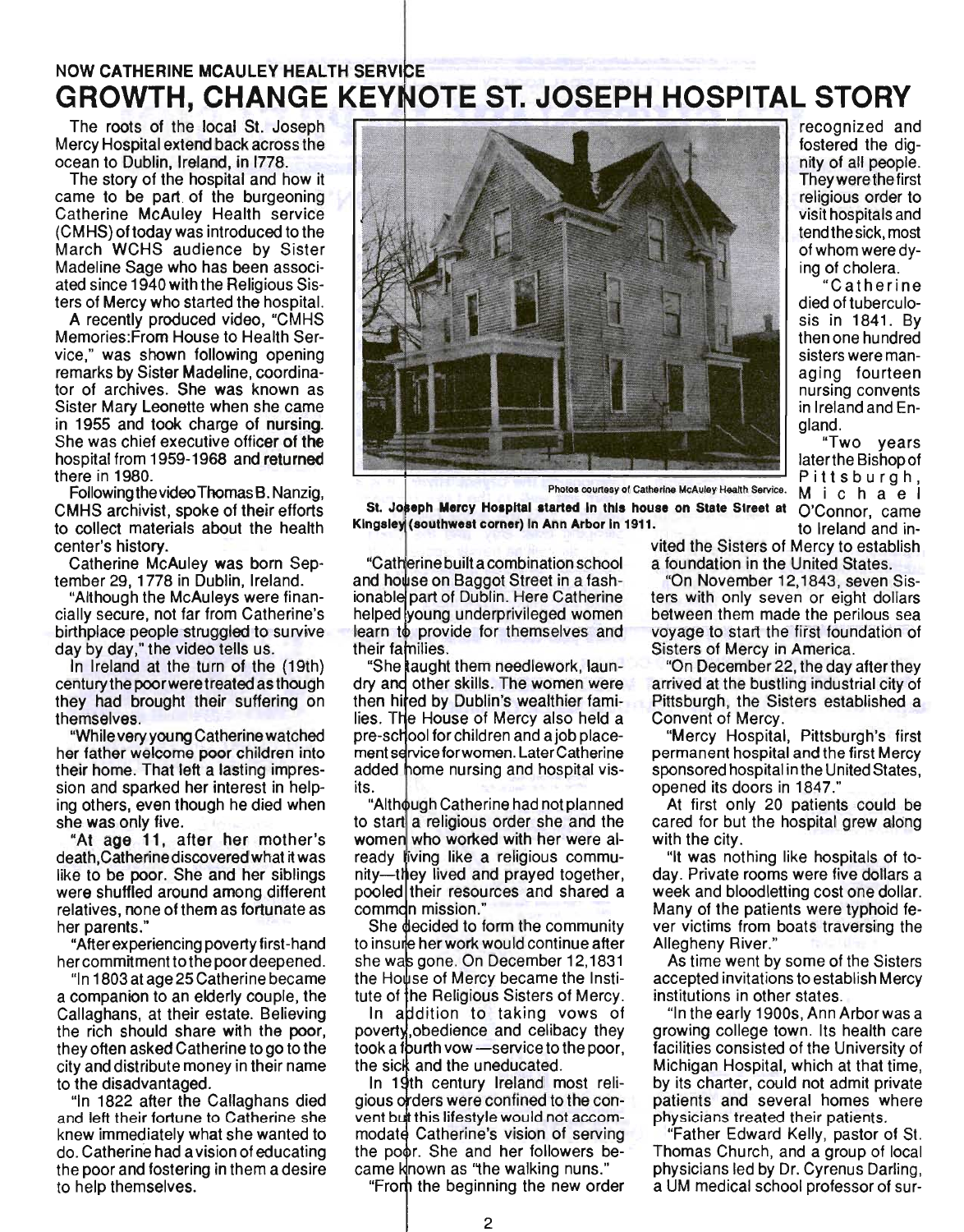gery, decided that the town needed a community hospital.

''They invited the Sisters of Mercy who had been successfully sponsoring hospitals in other Michigan towns.

"Mother Mary Agnes Hanley and three other Sisters of Mercy from Dubuque, Iowa established a private hospital in Ann Arbor. Miss Ellen Morse had donated her 14-room home on State Street at Kingsley (southwest corner) to be remodeled and used for a small hospital.

"In it, the Sisters opened the seventeen bed S1. Joseph Sanitarium. It offered medical, surgical and emergency services.

Dr. Darling became the first chief of staff. Sister Mary Carmelita Manning, a surgical nurse, was one of four Sisters from Dubuque who provided nursing care." (She was later chief executive officer 1922-27.) Several lay people completed the staff.

"The practice of medicine was much different than it is today. In surgery ether was used as an anesthetic even though patients experienced unpleasant side effects. IV (intravenous) therapy was unheard of-supplemental fluids were simply injected under the skin.

"Work was hard and days were long. Nurses carried food trays from the basement kitchen to patient rooms on the second floor. The staff carried patients from first floor operating rooms to bedrooms on the second floor.

"Despite the hardships the new hospital prospered with 269 admissions in 1913. That same year, after purchasing land on North Ingalls Street in Ann Arbor, the cornerstone was laid for a new hospital. Slightly over a year later, in October 1914, they moved into the new facility.

"Nursing students from S1. Joseph Sanitarium Training School for Nurses provided basic patient care. The school had opened in 1912.

"In 1918 the medical staff opened a department of pediatrics under supervision of Dr. Washburne.

''Then tragedy struck-a deadly Spanish influenza epidemic swept the nation, killing thousands of people within the first 24 hours.

"In September 1918, the United States Army commandeered the hospital to handle a massive influx of stricken soldiers who had been training at the University. Two Sisters, a student nurse and an assistant lost their lives caring for the flu victims.

"Even as the hospital grew in size and function, the Sisters continued their



Catherine McAuley (1778-1841) started the Sisters of Mercy In Dublin, Ireland, In 1831.

mission to help the poor. In 1920, they opened an outpatient clinic for patients unable to pay for health care.

"Looking ahead, Dr, Darling urged the staff to place the Sanitarium in a position to become a leader of hospitals. Almost as a response to this request the American College of Surgeons accredited St. Joseph Sanitarium. It was one of the first three hospitals in the United States to receive this honor.

"As the hospital's fine reputation grew so did its lack of space. In February 1923, a new northeast wing alleviated the space problem temporarily and the name was changed from Sanitarium to Hospital.

"Next the administration recognized need for a facility dedicated to those suffering from mental illness. In 1924, the Sisters opened a small private hospital with nine beds in a remodeled farm house on eighty acres of purchased land on Jackson Road west of Ann Arbor."

Soon after, they built the forty bed Mercywood Sanitarium. It was dedicated July 3, 1926, and Dr. Theophil Klingman, the only psychiatrist on S1. Joseph's staff, became chief physician.

"They built it with wide, well lit halls, comfortable furnishings and an inviting atmosphere. They tried to make it clear to the community that this was not an asylum but a home-like hospital for patients in early stages of mental illness.

"Opening Mercywood was a bold venture in those days, highlighting the Sisters belief in caring as an important adjunct to the physical treatment of illness. They were well ahead of their time.

"During Depression years budgets

shrunk, the patient census dropped at both Mercywood and S1. Joseph's Hospital.

"In 1934, the Mercy School of Nursing of Detroit opened with units throughout southeastern Michigan. The Ann Arbor unit replaced the hospital school of nursing. Students went to Detroit for one year of classes and returned to their respective Mercy Hospitals for clinical practice.

"At that time nursing students were not allowed to be married or to live outside the dormitory during theirthreeyear curriculum.

"In 1940, the addition of a new south wing raised the total number of beds to 265.

"Although World War II helped to end the depression, personnel became scarce and supplies were stretched to the limit. Doctors and nurses were drafted, leaving the hospital with a reduced work force.

"After taking the basic training course, volunteer women from the community, called Gray Ladies, helped nurses on patient care units.

"In 1947, physicians' wives formed the St. Joseph Mercy Hospital Medical Auxiliary. This group still raises money for hospital programs and clinical equipment such as a formula sterilizer given by the 1951-52 auxiliary.

"The fifties were busy years for S1. Joseph Mercy Hospital and Mercywood.

# FORMER CHIEF OF STAFF BORN AT ST. JOSEPH'S

While doctor's offices used to be scattered throughout the hospital they are now all together in the Reichert Building-about one hundred of them including that of Dr. R. E. Reichert, Jr., whose name is on the building.

Dr. Reicnert, a cardiologist, who was chief of staff, 1971-73, has a long association with the hospitalhe was born in old St. Joe's. "I am sure his mother didn't suspect such a future for him when she took him home wrapped in a blanket," Sister Madeline said.

In addition to both facilities expanding physically, involvement continued in community health and medical research.

"The outpatient department, including 24-hour emergency service, handled 200 patients daily with emergencies, tests and physician appointments.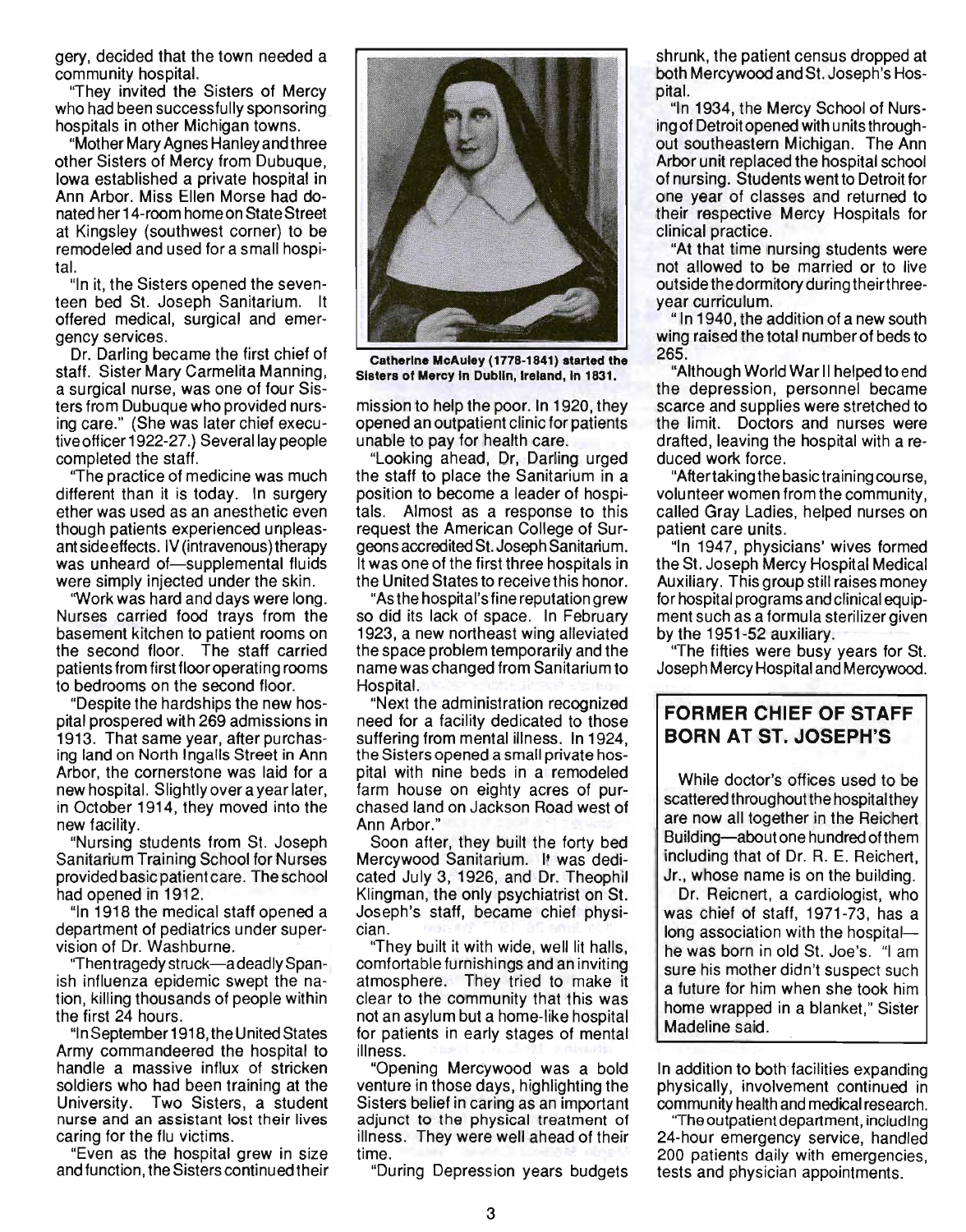

St. Joseph Mercy Hospital on Ingalls Street, Ann Arbor, in 1932.

"A new four-story Mercywood wing opened in 1953. In 1955, a \$5 million addition to St. Joseph Mercy Hospital provided a total of 558 beds. In 1961, the hospital celebrated its fiftieth anniversary.

"During the '60s, as a result of breakthroughs in medical technology, the hospital offered services such as respiratory therapy and cardiac catheterization. Surgeons performed open heart surgery using an improvedheart by-pass machine developed by local engineer Richard Sarns and thoracic surgeon Dr. Joe David Morris. Nurses began using disposable needles and syringes.

"In 1965, the Sisters began to wear new habits, their first change in dress since 1831 . That same year, Mercywood was accredited by the Joint Commission of Accreditation of Hospitals. It was the first private psychiatric hospital so honored in Michigan.

"In 1967, the volunteer services department was formed and began coordinating the many volunteers who give thousands of hours of service in various hospital departments. In 1968, Mercywood started a treatment program for adolescents.

"Intensive care units for surgery and coronary care opened in the sixties.

"By the early 1970s, adequate space was a serious problem. The hospital suffered from lack of parking, lack of program space, lack of land for expansion and an outdated physical plant."

Some of the temporary solutions were creative, such as a parkmobile which held cars vertically on a structure suggestive of an amusement park ride.

"In 1972, a committee located a new

site and began to raise funds for construction of a new hospital. , The next year they broke ground on extended acreage off East Huron River Drive in Superior Township.

 $\lq$  in 1976, with the new hospital under construction, SJMH sponsored its first annual benefit. This special affair soon earned a reputation as one of the premier annual community events. Proceeds helped to buy advanced medical equipment and start new programs.

"That same year, the Sisters of Mercy Detroit Province consolidated their five separate hospital corporations in Michigan, Indiana and Iowa and established the Sisters of Mercy Health Corporation, one of the first Catholic health systems in the U.S. SJMH became one of the divisions of the new organization.

"The Sisters, who had successfully managed the hospital since its beginning, were now collaborating more with lay administrators. For the first time since the founding in 1911, they appointed a layman, Mr. Robert E. Laverty, administrator in 1976.

"On June 26, 1977 the new 558 bed St. Joseph Mercy Hospital was dedicated. Employees, medical staff and community members, many of whom had worked to raise \$8 million for the facility, idined in the festivities.

"Two years later, July 1, 1979, the Catherine McAuley Health Center (CMHC) was established, named for the founder of the Sisters of Mercy."

CMHC consisted of St. Joseph Mercy Hospital, Mercywood Hospital and the west side outpatient facility known as Maple Medical Center. Health care delivery was now directed by the divisional board consisting of the CMHC president, several Sisters, medical staff representatives and community members.

Changing conditions and growth have been rapid in the 1980s and '90s:

- 1980: Mental health outpatient services offered.
- 1981: Ambulatory surgery facility opened in October. Materials Center opened in November, housing print shop, purchasing, other departments. CMHC directed formation, along with several other area hospitals, of Huron Valley Ambulance Service.
- 1984: Mercywood began partial hospitalization program. Patients received treatment at Maple Health Building (formerly Maple Medical Center) and went home at night.

Huron Oaks Chemical Dependency facility opened in November.

# **WORKING AT ST. JOE A FAMILY AFFAIR**

Several families have worked at St. Joe for up to three generations, Sister Madeline Sage said.

When the hospital was still in the house on State Street the sexton of St. Thomas church wrote and told his sister in Italy to come to this country. She could get a job in the new hospital. She came. Shecouldn't speak a word of English but she got a job in the kitchen.

At the same time a man applied for work in the maintenance department. Hecouldn't speak English either. They were drawn to each other at first because they could converse.

Victoria and Tony Dimattia were married. They had three children. They named their son after a chaplain at the hospital and two daughters after Sisters. Tony worked there almost 50 years.

> The Mercy School of Nursing of Detroit closed.

1985: Reichert Building opened with ambulatory services, physician offices, outpatient pharmacy and Arbory Restaurant. Con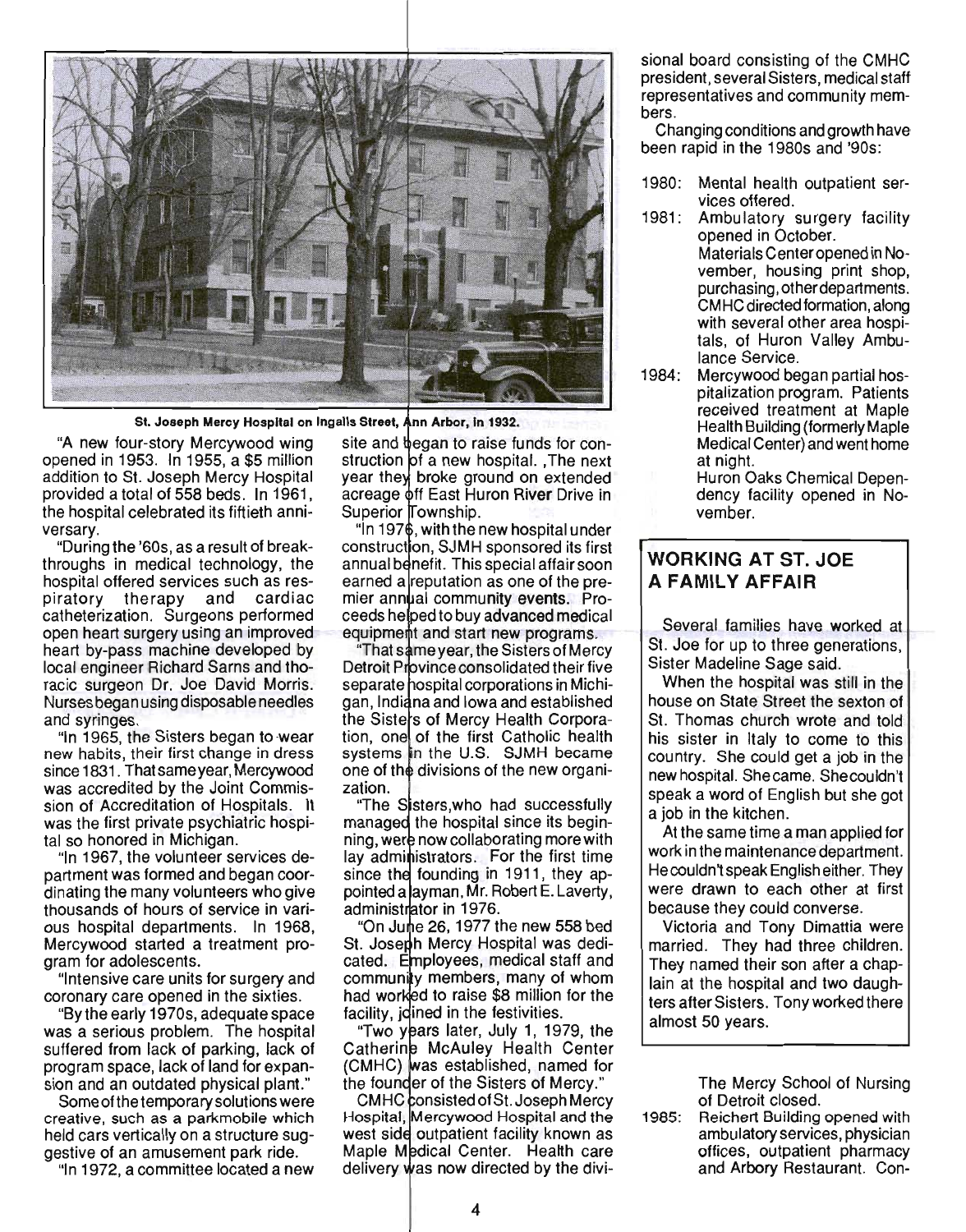sumer health library added since.

Arbor Health Building opened in Plymouth. Alpha House, a residential program for chemically dependent

adolescents, opened in west Ann Arbor.

- 1986: Outpatient services and urgent care offered at Canton. Neighborhood health clinic in Ypsilanti began providing direct service to the poor. Mercywood staff and patients moved from Jackson Road to the Mercywood Health Building on campus.
- 1987: McAuley-McPherson outpatient facility opened in Brighton.
- 1989: CMHC began a total quality initiative called McAuley Quest. Approximately 4,000 employees attended quality awareness programs in the first year and the effort continues.
- 1990: CMHC merged July 1 with McPherson Hospital, a 136 bed facility in Howell. Catherine McAuley Health Center became Catherine McAuley Health System (CMHS).
- 1991: CMHSmergedwithSalineCommunity Hospital, an 82-bed facility, on July 1.

## FIRST MEDICAL STAFF AT ST. JOE LISTED

The medical staff of the first St. Joseph Sanitarium, as it was then called, was composed of Doctors Cyrenus G. Darling, surgeon and chief of staff, R. Bishop Canfield (otolaryngologist), Theophil Klingman (psychiatrist) and Ira D. Loree (urologist).

Completing the list are Robert G. MacKenzie (general practitioner), Mark Marshall (internist). Walter R. Parker (ophthalmologist), George Slocum (ophthalmologist) and Charles L. Washburne (surgeon).

"St. Joseph Mercy Hospital has been designated as a Medicare participating heart by-pass center. Only four U.S. hospitals were chosen by the federal government for this landmark project designed to assess the potential benefits of innovative package pricing for hospitals and physicians.

"As a health care institution spon-

sored by the Sisters of Mercy certain aspects of this sponsorship remain constant through the years of growth and change.

"Values which are used as guidelines to make decisions in daily work are compassion, commitment, quality, vision and affirmation of the value and dignity of each person.

"At CMHS, service to the poor, the sick and the uneducated continues today through special clinics and the disadvantaged fund which enables the poor to receive medical care they cannot afford, the mission begun by a 19th century Irish woman named Catherine McAuley."

Sister Madeline noted that the first clinic for the poor opened in 1920 and has continued all this time. A student nurse told her that during the Great Depression after 1929 the nurses were directed to go to the kitchen at noon and night and take meals to poor people lined up on benches outside the kitchen door.

Tom Nanzig, archivist there since September 1990, is collecting historical materials having to do with the history of the hospital and medical center including videotaping current programs for the future and organizing and administering photo and document collections.

They would welcome donations or loan of historical materials for copying as well as human interest stories. They are also interested in material about the small doctor-owned hospitals in homes that preceded them.

CMHS now treats 150 cancer patients a day, Sister Madeline said. They are preparing to open a cancer center in May 1993, where all the facilities are drawn together so patients don't have to go the length and breadth of the building.

In answer to a question, she said they have a number of AIDS patients. "We are trying to educate our people to understand that these patients are in need of compassionate care. We've had programs for clergy, physicians, nurses, and hospital personnel. We have been actively involved in education on behalf of the AIDS patients."



Some of the namea carved on logs are seen here.

# **LIST OF PIONEERS NAMES ON LOGS ...**

This completes the list of Washtenaw pioneers whose names were inscribed on logs in the former Burns Park log cabin, built in 1898 by the Washtenaw County Fair Society. It had deteriorated and was razed in 1956.

Thomson, Mr. & Mrs. Benjamin, Ypsilanti, 1844

Thomson, Mr. & Mrs. Hiram, Au-

gusta, 1830

Towner, General Ephraim & Norman, Ypsilanti, 1837

Tuttle, Mr. & Mrs. Loyal, ( no town, no date)

Tyler, Peter, Augusta, 1830

Uhl, David M., Ypsilanti, 1844

Vandawarker, Jacob, Ann Arbor, 1836

Continued on page 6.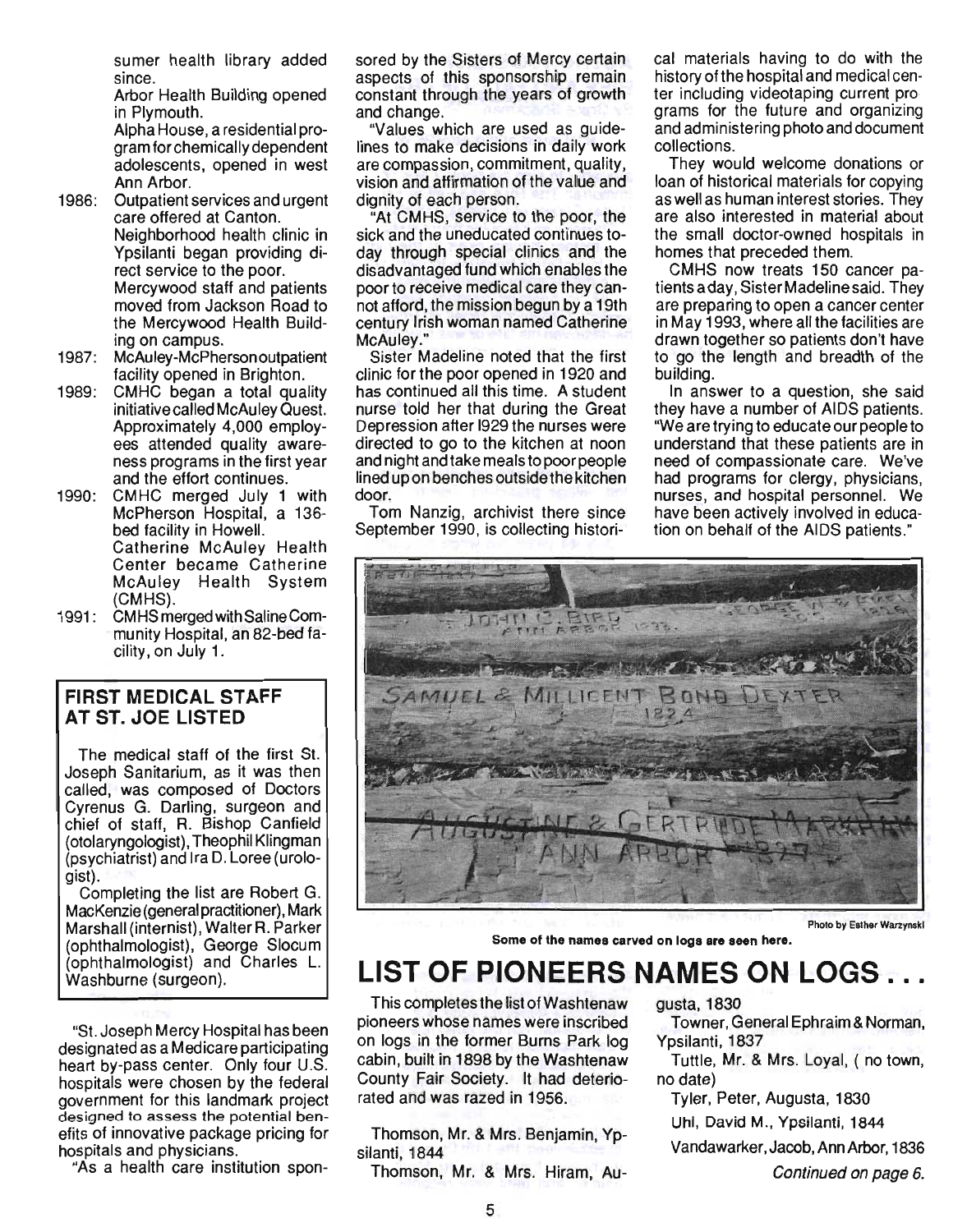#### LIST OF PIONEERS ...

(Continued from page 5.)

Walsh, Patrick & Margaret, Walsh's Corners, 1832

Warner, Dennis, Dexter, 1833

Watkins, Lucius D. & Sarah, Manchester, 1834,1835

Watts, Joseph Cook, Ypsilanti, 1836 White, Eber, Ann Arbor, 1826 Whiting, Mary Collins, York, 1835 Wilcoxson, Gideon & James M.

Wilcoxson (no date) Wing, James W., Scio, 1832 Wood, Sellick, Lodi, 1834 Worden, Elam S., Northfield, 1837

#### PRESIDENT'S CORNER...

(Continued from page 1.)

lished book, LESS THAN IMMOR-TAL: The Rise and Fall of FRANK PORTER GLAZIER of Chelsea, Michigan. There is a review of the book, by Grace Shackman, in the next column.

The annual meeting and election of officers of the Society will take place on Wednesday, May 13th at the Macon Creek Mill, located 20 miles southwest of Ann Arbor. We will gather around 6 p.m. and the pot luck supper will start at 6:30 p.m.

MARK YOUR CALENDARS - come see the changes wrought since our last year's meeting there.

Another fun event this season will be the 2nd Garden Walk of the Woman's National Farm & Garden Association (last year's benefited our Museumthe proceeds are being used to landscape our Museum). The Garden Walk will be Saturday, June 6th. There will be more information in our next newsletter.

Finally, the annual June bus trip will take place on Saturday, June 13th when WCHS will travel to Indian Village, an area of large, fashionable, restored homes in Detroit. The bus will hold 47 passengers  $-$  so plan to make your reservations early. We will have lunch at an historic place near the tour site.

> Karen K. O'Neal 665-2242 Pauline V. Walters 662-9092

# AUTHOR TO SIGN NEW BOOK ABOUT TURN OF CENTURY RISE AND FALL OF FRANK P. GLAZIER OF CHELSEA

By Grace Shackman

Special guest at the April 26 WCHS meeting will be Louis Doll, who will be available to sign his book, Less Than Immortal: The Rise and Fall of Frank Porter Glazier of Chelsea, Michigan.

Glazier is an intriguing figure in Michigan history, having risen to the high position of state treasurer in 1906 and then dramatically falling the next year when his financial dealings were revealed. Debate still rages on whether he deserved his fate or was a victim of enemies who did not give him a chance to recover.

Glazier was born in Chelsea in 1862. A successful businessman, he owned the Chelsea Savings Bank and the Glazier Stove Company. He was active in politics, serving on Chelsea's school board, and as village trustee and village president, before being elected state senator and then state treasurer.

Only 44 years old when he gained state office, his name was often mentioned as his party's next candidate for governor. But his financial situation changed drastically when the then current depression, called the "Panic of 1907," caused a Detroit bank to call in some notes Glazier had borrowed on stove company collateral.

It was soon revealed that he had borrowed on the same collateral from seven other banks, including his own, in which he had deposited state funds that helped cover the loan.

Glazier could not come up with the money to pay the notes, so his assets went into receivership and he was declared bankrupt. Political ruin quickly followed, as then-Governor Fred Warner asked him to resign.

He was tried and convicted for misusing state funds and sent to Jackson Prison. Let out after two years because he was suffering from diabetes, Glazier spent the remaining years of his life living quietly at his home on Cavanaugh Lake. He died in 1922.

Glazier's political career is today all but forgdtten, but the buildings he left are an important legacy. In Chelsea he is responsible for the town's major landmark, the clock tower building, which was originally part of his stove company; the Chelsea Standard building which he built as a recreation center for his employees; the 14th District Court, which was his bank; the Methodist Church; and until very recently, the

main building of the Methodist Retirement Community.

In Ann Arbor he left his mark with the Glazier Building, now Society Bank. (See my April "Then and Now" in the Ann Arbor Observer.)

Louis Doll was also born in Chelsea and grew up hearing about Glazier and seeing his buildings. His grandparents lived across the street from one of the stove company offices and his mother had the distinction of being let go as a teacher after she held a Glazier daughter back. (Doll's mother was a good teacher and easily found another job.)

Doll has pursued a lifelong interest in history. His PhD is on the subject, after World War II he worked in Japan on General MacArthur's war history, and he has written two other books on local history: The History of Saint Thomas Parish, Ann Arbor (1941) and A History of the Newspapers of Ann Arbor:1829- 1920 (1959).

He is now retired from Bay City Junior College and Delta College. Doll spent many years researching his book on Glazier, using original source material, especially contemporary newspaper accounts.

Copies of the book, which sells for \$24.95, will be available at the meeting and also can be purchased through the MoMS gift shop. Doll is giving 40 percent of the proceeds to WCHS.

#### BUSTLE A LIFESAVER

"As a life preserver, the bustle of a young lady who was walking on the railroad bridge between here and Cornwell's [mill], proved a success.

"She was walking across the bridge, when, becoming dizzy, she essayed to sit down. In the act she endeavored to place her hands on the stringer at the edge of the bridge, but missed it and would have been precipitated into the water but for her bustle catching a friendly bolt.

"She hung suspended in this uncomfortable position until a young man who was passing by came to her rescue. Moral: Always wear a bustle when crossing a railroad bridge." Ann Arbor Courier, September 21, 1877.

(Cornwell had mills at Ypsilanti and Foster's near present Barton Hills at this time. Presumably the Ann Arbor editor referred to the latter. We hardly know if we should believe this amusing story or not.)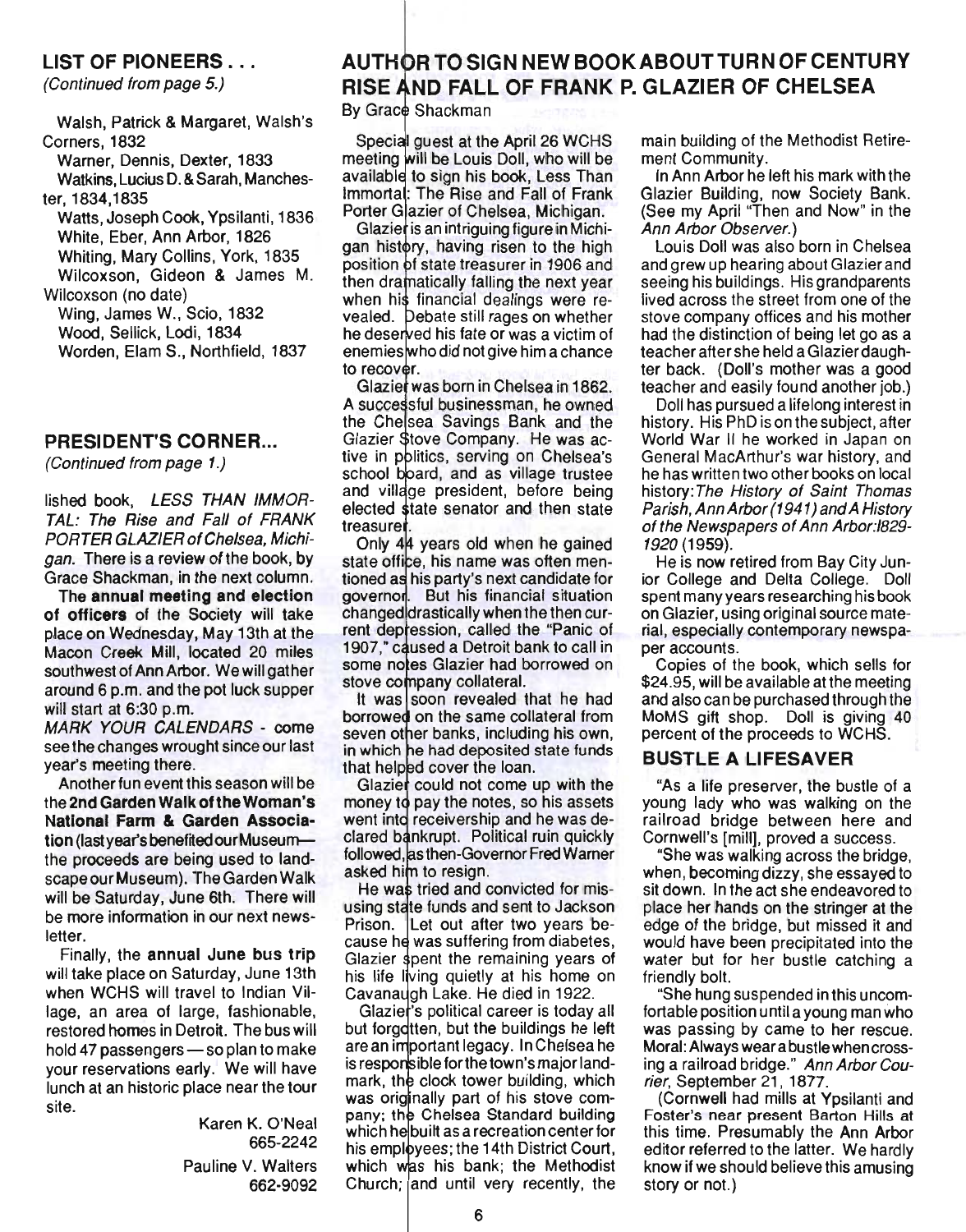# **FINANCIAL OVERVIEW OF MUSEUM ON MAIN STREET PROJECT**

At the midpoint of the fundraising and the approach of good weather which will permit further work on our Museum, the following information is presented to the membership of the Washtenaw County Historical Society.

Following is an accounting of expenditures:

## **CONSTRUCTION**

Design Services: \$12,575 architectural / engineering

Foundation / basement 97,271 excavate & stabilize soil, construct new foundation, pour footings / install foundation drainage. Construct basement walls & floor to shape of building, structural steel, install sill plate, construct exterior stairway, special waterproofing to outside of basement, back fill / rough grading, brick and stonework on foundation.

Overall moving of building 30,200 mover, police, streets & traffic, Edison, Michigan Bell, cable TV, city forester, survey

Install in-ground utilities: 14,101 water line / sewer / gas / electric

Concrete work / parking lot: 17,854 sidewalks, paths, bituminous driveway, curb, gutter, driveway approaches, parking lot, street repair, final grading

| 6,170 |
|-------|
|       |

Carpentry / labor 15,850 build porches / handicap ramp, demolish interior areas: build interior stairway / rough in restroom area, repair deteriorated/rotted siding, reconstruct / insulate rear roof, restore soffit and eaves / install skirt board

| Roof                                 |  |  |  | 9,500                              |
|--------------------------------------|--|--|--|------------------------------------|
|                                      |  |  |  | reshingle with red cedar shingles, |
| install copper gutters & downspouts/ |  |  |  |                                    |
| flashings                            |  |  |  |                                    |

#### Construction Costs to Date\$203,521

| <b>OVERHEAD</b> |                                      |  | 11.845 |  |
|-----------------|--------------------------------------|--|--------|--|
|                 | administrative / fundraising / post- |  |        |  |
| age             | / printing / office / utilities /    |  |        |  |

snowplowing

| <b>OUTSTANDING OBLIGATIONS</b><br>Money held for                                                          |                  |
|-----------------------------------------------------------------------------------------------------------|------------------|
| work in progress                                                                                          | 10,000           |
| TOTAL                                                                                                     | 225,366          |
| TASKS REMAINING TO BE AC-<br>COMPLISHED AT<br>ON MAIN STREET                                              | THE MUSEUM       |
| Fences / signs<br>build screen fences, ornamental picket<br>fenceand signs, porch railings, stoops        | \$14,000<br>تحلط |
| <b>Windows</b><br>restore windows/ repair storms                                                          | 5,000            |
| <b>Exterior</b><br>prepare & paint                                                                        | 9,000            |
| <b>Building systems:</b><br>heating / cooling, electrical / plumb-<br>ing                                 | 26,000           |
| Barrier-free modifications 15,000<br>door way from ramp must be 36<br>inches wide / barrier-free restroom |                  |
| <b>Lighting fixtures:</b><br>interior / exterior: in parking lot                                          | 3,500            |
| Security & fire alarm /<br>fire sprinkler systems                                                         | 10,000           |
| Interior restoration:<br>floors / patch walls / paint                                                     | 9,000            |
| Museum furnishings /<br>equipment                                                                         | 14,000           |
| Design / contingency /<br>misc.                                                                           | 13,000           |
| Projected cost to complete                                                                                | \$118,500        |
| Landscaping: donated by the Woman's                                                                       |                  |

National Farm & Garden Association

Street trees: six will be planted by the Dean Fund FUNDS AVAILABLE

Dec. 1989: Initial funds \$\$ raised : *10/89* to date TOTAL \$70,589 178,000 \$248,589

#### DISTRIBUTION OF FUNDS

| Construction to date    | \$203,521 |
|-------------------------|-----------|
| Overhead                | 11,845    |
| Outstanding obligations | 10,000    |
| <b>TOTAL</b>            | 225,366   |

#### Balance of funds available \$23,223

| Projected cost to complete \$118,500 |         |
|--------------------------------------|---------|
| Estimated funds to operate           |         |
| (two years)'                         | 100,000 |
| <b>TOTAL</b>                         | 218,500 |
|                                      |         |

Less balance of funds available 23,223

\$\$\$ WE NEED TO RAISE\$195,277

#### HOW WILL WE RAISE THIS \$\$ ?

| County Goes Country and<br>other special events  | \$15,000  |
|--------------------------------------------------|-----------|
| Small contributions (donations<br>under \$1,000) | 15,000    |
| Large contributions (donations<br>over \$1,000)  | 75,000    |
| Grants / foundations                             | 90.000    |
| TOTAL                                            | \$195.000 |

Contributors who donate over \$2,500 will receive an etched glass paper-

weight, crafted and donated by Osius-Bantle Glass Studio, Inc. Those contributors who dcnate \$5,000 or more will be acknowledged on individual plates in the walkway leading to

#### DONATION INFORMATION

Donations to the Museum Fund, always gratefully accepted, should be sent to:

NBD Ann Arbor

the Museum.

- Attention: Mr. Eugene Fowler
- P.O. Box 8601
- 125 South Main Street
- Ann Arbor, M148107-8601

Information: Pauline Walters, 662- 9092.